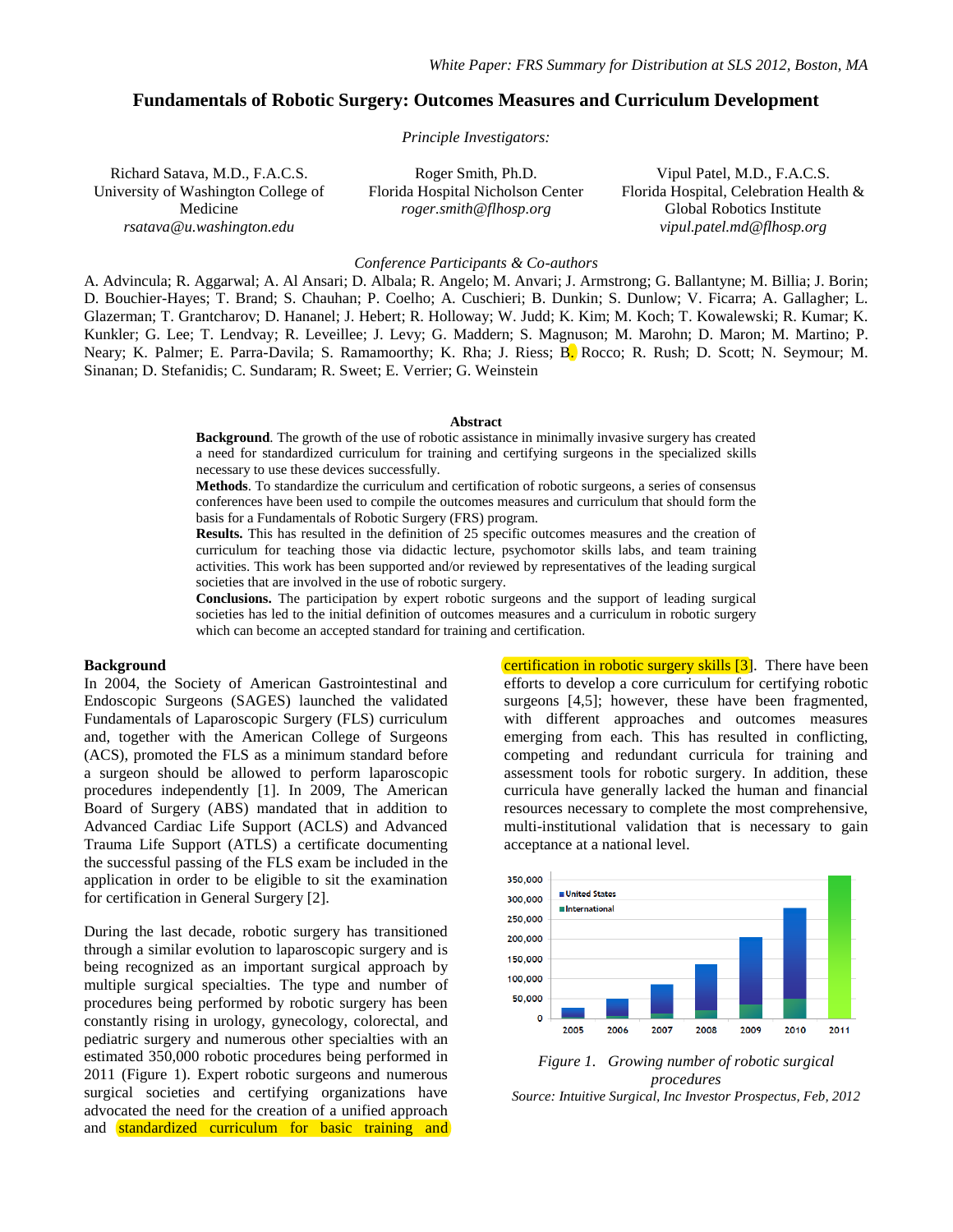Through the combined support of two grants, one to the Minimally Invasive Robotics Association and the other to Florida Hospital Nicholson Center, we have created a process and a group of participants which unify the previous attempts to develop a robotic curriculum and have expanded to a much larger foundation of surgical societies with a stake in this new technology. These grants provide the necessary funding to carry the effort through multi-institutional validation with the support of participants from all surgical specialties that are currently performing robotic surgery.

## **Methods**

Participation in this effort was invited from multiple certifying boards, professional surgical societies, and associations that represent international practitioners and regulators of various surgical specialties as well as the United States Department of Defense (DoD) and Veterans Health Administration (VHA) (Table 1). The conference participants are members of these organizations or agencies and are selected to be able to provide insight into the needs of their organizations, but they do not necessarily represent an endorsement or acceptance of the results, and participation does not imply acceptance by the societies, boards or agencies. However, the AUA, AAGL, and SAGES elected to appoint and send representatives who could officially speak for their organizations" needs for a robotic curriculum and officially accept the results of the consensus conferences. This project is an effort to provide the stakeholders with the best scientific evidence upon which to base their decisions regarding implementation of a fundamental curriculum to meet their needs while reducing redundancy, competition and duplication of effort.

Each consensus conference was conducted over a two-day period using a modified Delphi method [6]. This methodology consisted of a facilitator who captured the input and guidance of the participants. This input was then analyzed for common concepts to create a list of critical items in robotic surgery. Previously published material from the University of Texas Southwestern curriculum was used as a template for initial idea generation [7,8]. The individual outcomes measures and curriculum materials were itemized and votes taken on their importance according to each participant. This method led to a composite ranking which was captured in a draft report. Tht report containing the first group ratings was then sent to each participant for their private deliberation. Each participant then submitted a second set of scores which were informed by the first composite scores, but anonymous to other group members. This modified Delphi Method led to a higher level of consensus around the measures and the curriculum. It also identified those items for which there was little group support. Those items were removed from the list of outcomes measures and from the outline of the curriculum.

*Table 1. Invited Organizational Representation in Fundamentals of Robotic Surgery.*

| American Assoc of Gynecologic Laparoscopy (AAGL) *         |
|------------------------------------------------------------|
| American College of Surgeons (ACS)                         |
| American Congress of Obstetrics and Gynecology             |
| (ACOG)                                                     |
| American Urologic Association (AUA) *                      |
| American Academy of Orthopedic Surgeons (AAOA)             |
| American Association of Thoracic Surgeons (AATS)           |
| American Association of Colorectal Surgeons (ASCRS)        |
| Minimally Invasive Robotic Association (MIRA) <sup>†</sup> |
| Society for Robotic Surgery (SRS)                          |
| Society of American Gastrointestinal and Endoscopic        |
| Surgeons (SAGES) *                                         |
| American Board of Surgery (ABS)                            |
| <b>Accreditation Council of Graduate Medical Education</b> |
| (ACGME)                                                    |
| Association for Surgical Education (ASE)                   |
| Residency Review Committee (RRC) – Surgery                 |
| Royal College of Surgeons-Ireland (RCSI)                   |
| Royal College of Surgeons-London (RCSL)                    |
| Royal College of Surgeons-Australia (RCSA)                 |
| U.S. Department of Defense (DoD) <sup>†</sup>              |
| U.S. Department of Veterans Health Affairs (VHA)           |
|                                                            |
| <sup>†:</sup> Funding Organizations                        |
| *: Executive Committee                                     |

The first conference on outcomes measures was attended by 20 participants that included surgeons, scientists, educators, and facilitators. The ranking of the tasks identified was done by a subset of nine experienced surgeons. Participants who were not surgeons abstained from the scoring process.

The second conference on curriculum development was attended by 38 surgeons, scientists, educators, and facilitators. This group reviewed and became familiar with the material from the first conference. Thereupon, they were divided into three working groups to develop curriculum that focused on didactic and knowledge-based information, psychomotor skills, and team training and communications. Similarly, the actual ranking of the material developed was limited to experienced surgeons within the group.

The curriculum was further defined at a third conference of 18 participants in which participants added significant detail to the outline that came from the second conference. The edited and revised product of this event provided a detailed curriculum in all three areas.

### **Results**

The first consensus conference resulted in a mission statement for the effort and a list of 25 outcomes measures which the group agreed should be mastered by a surgeon seeking privileges in robotics.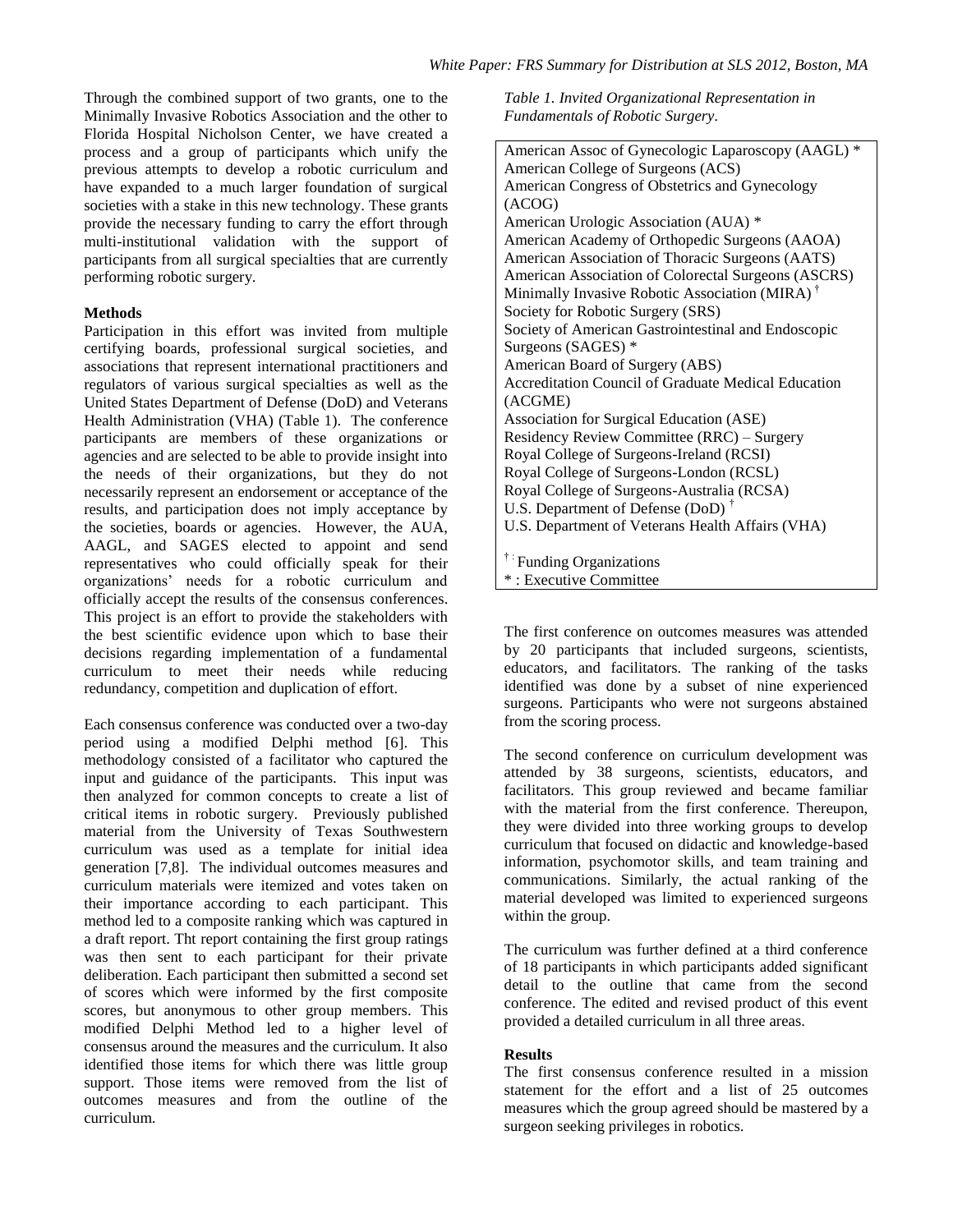#### **FRS Mission Statement**

"Create and develop a validated multi-specialty, technical skills competency based curriculum for surgeons to safely and efficiently perform basic robotic-assisted surgery."

The outcomes measures included 8 pre-operative, 15 intraoperative and 2 post-operative outcomes measures which are shown in Figure 2. The resulting report provides detailed definitions, descriptions, errors, outcomes and metrics for each of these [9].

| <b>Intra-Operative</b>            | <b>Post-Operative</b>             |
|-----------------------------------|-----------------------------------|
| <b>Energy Sources</b>             | <b>Transition to Bedside Asst</b> |
| Camera Control                    | Undocking                         |
| Clutching                         |                                   |
| <b>Instrument Exchange</b>        |                                   |
| Foreign Body Management           |                                   |
| Multi-arm Control                 |                                   |
| Eye-hand Instrument Coord         |                                   |
| <b>Wrist Articulation</b>         |                                   |
| <b>Atraumatic Tissue Handling</b> |                                   |
| Dissection - Fine & Blunt         |                                   |
| Cutting                           |                                   |
| <b>Needle Driving</b>             |                                   |
| <b>Suture Handling</b>            |                                   |
| Knot Tying                        |                                   |
| Safety of Operative Field         |                                   |
|                                   |                                   |

*Figure 2. FRS Outcomes Measures.*

The second consensus conference on curriculum development resulted in outlines and principles for the creation of a curriculum to teach the previously identified list of outcomes measures (Figure 3).

| <b>Didactic &amp; Cognitive</b>                                             | <b>Psychomotor Skills</b>                                          | <b>Team Training</b>          |
|-----------------------------------------------------------------------------|--------------------------------------------------------------------|-------------------------------|
| Lecture-based                                                               | <b>Principle-based</b>                                             | <b>Checklist-based</b>        |
| Intro to Robotic System                                                     | <b>Based on Physical Models</b><br>(Virtual Models are Derivative) | #1: WHO Pre-Op                |
| <b>Pre-Operative Activity</b>                                               | <b>3D Exam Tools</b>                                               | #2: Robotic Specific          |
| <b>Intra-Operative Activity</b>                                             | Use Tasks that have<br><b>Evidence of Validity</b>                 | #3: Undocking &<br>Debriefing |
| <b>Post-Operative Activity</b>                                              | <b>Multiple Outcomes</b><br><b>Measured per Exercise</b>           | #4 Crisis Scenarios           |
| Each Activity includes:<br>Goals, Conditions, Metrics,<br>Errors, Standards | <b>Cost Effective Solution</b>                                     |                               |
|                                                                             | High Fidelity for Testing,<br>Lower Fidelity for Training          |                               |
|                                                                             | <b>IRR Requires Ease of</b><br>Administration                      |                               |

*Figure 3. FRS Curriculum Outline and Principles.*

*Didactic and Knowledge.* The didactic and knowledge working group initially created an outline in bullet point format of the didactic FRS curriculum content. This outline was then expanded upon prior to and during the third conference by adding content to each bullet point. This content included a detailed narrative description of each bullet point and identification of all errors that a learner should be familiar with. In addition, the group

identified the best delivery method for the created content (i.e. lecture, slide presentation, images and video, multimedia, etc).

The major categories of the outline include:

- 1. Introduction to surgical robotic systems
- 2. Pre-operative set-up of equipment and positioning of staff.
- 3. Intra-operative use of a robot, surgeon ergonomics, visual field control, and necessary instruments and supplies.
- 4. Post-operative steps for surgeon transitioning to patient bedside and removing the robotic system from the operative field

In the introduction section, the general principles of robotic surgery are described, especially as they contrast with laparoscopy (*i.e.* 3D imaging, master-slave relationship, motion amplification, fulcrum elimination, etc.), followed by a description of the components and the functions of currently available systems (i.e. operating controllers, clutching, visualization capabilities, etc). The current state of the art and products in the field guide the descriptions of a robotic system, but an effort was made to keep these generalized and agnostic to existing products.

The preoperative section focuses on preparing the robotic system for surgery, as well as patient and staff positioning to minimize intraoperative conflicts. The intraoperative section describes appropriate operation of the robotic system during surgery and identifies potential problems that may be encountered and solutions that the learner should be familiar with. Operating the system in a way that ensures patient safety is central to this section. This section is subdivided in the phase before and after the transition of the surgeon to the robotic console. The postoperative phase focuses on safe removal of the robotic system from the patient once its assistance is no longer needed.

Central to all sections is the identification of potential errors in performance and solutions to prevent them or correct them once they occur.

The next step for this group will be to define the best methods for delivery of the curriculum content.

*Psychomotor.* The psychomotor skills working group prefaced their work with seven principles that should be applied in selecting or designing a skills device for robotic surgery. Those principles were:

- 1. The tasks should be 3 dimensional in nature.
- 2. The tasks designed for testing should be such that they have multiple learning objectives that incorporate multiple tasks from the first conference report. The tasks designed for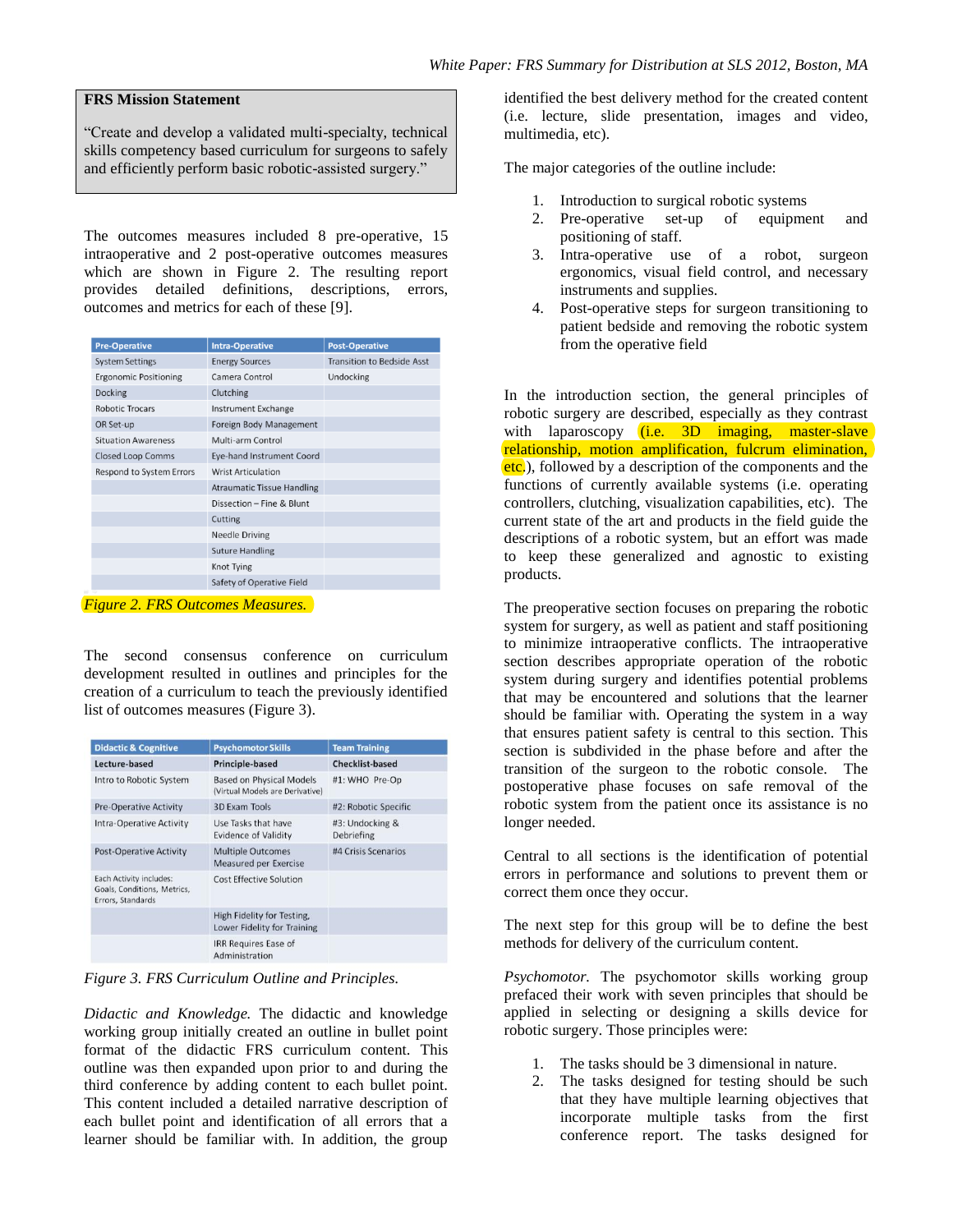training will have more focused learning objectives.

- 3. Implementation of the tasks and the resultant method for teaching should be cost effective.
- 4. High fidelity models should be used for testing. Training can use lower fidelity devices or methods.
- 5. Tasks should be easy to administer to ensure Inter-Rater Reliability (IRR).
- 6. The tasks should be designed for implementation with physical objects and devices. Future implementation in VR with a simulator would be derivative of the physical model.
- 7. Preference should be given to tasks that have existing evidence of validity

The group then identified 16 of the 25 outcomes measures which contain psychomotor features. To address these, they proposed ten skills tasks which could be used to measure proficiency. Three of these tasks were drawn from FLS, others were selected from existing educational programs, and designs for new testing devices were proposed.

- 1. FLS peg transfer
- 2. FLS suturing
- 3. FLS pattern cutting
- 4. Running Suture
- 5. Dome with four towers
- 6. Vessel dissection and clipping
- 7. UTSW  $4<sup>th</sup>$  arm retraction and cutting
- 8. Energy and mechanical cutting
- 9. Docking task (new design)
- 10. Trocar insertion task (new design)

For each of these, the group identified the associated task description, conditions, metrics, and errors.

In the third conference, this working group specifically designed multiple psychomotor devices that would be used to measure proficiency. The goal was to combine each of these into a single multi-function device which could be used for rehearsing or testing on all of the necessary skills. In keeping with their original principles, this is a physical device which must be operated upon by an actual robot. So the testing platform would include the robot and one instance of this multi-function device. This device contains the following subcomponents.

- Ring tower transfer  $\bullet$
- Docking and instrument insertion
- **Vessel energy dissection**
- $\bullet$  UTSW 4th arm cutting
- Cloverleaf dissection  $\bullet$
- $\bullet$ Railroad track suture

The multi-function device is being designed in CAD software before being fabricated (Figure 4). A detailed description of the device, its capabilities, and the methods used to evaluate student performance are included in the curriculum documentation. A computer generated video showing the full psychomotor test with the device has been developed and is available for viewing.



*Figure 4. Psychomotor Testing Device*

*Team Training and Communications.* The team training and communications working group prefaced their work by defining the importance of team training in a robotic environment. They identified the following principles as essential to successful team-based operations and training.

- 1. Team alignment with common objectives
- 2. Inclusion
- 3. Empowerment
- 4. Shared ownership and responsibility
- 5. Person specific directives
- 6. Task management and completion
- 7. Reiterative/'Just in time'
- 8. Risk management/ quality improvement

Their curriculum incorporates robotic-specific management tools including checklists, critical communication protocols, and debriefing. The following checklists were recommended:

- 1. Pre-Operative Checklist (WHO Checklist)
- 2. Robotic Docking Checklist
- 3. Intraoperative Checklist
- 4. Undocking (Post-op)
- 5. Debriefing

The following critical communication protocols were recommended:

- 1. Instrument Exchange Protocol
- 2. Specimen Management (if specimen involved)
- 3. Foreign Body Management (if foreign body is involved)
- 4. Handoffs
- 5. Intraoperative Checklist
- 6. Recognition and Management of Bad Events

The specific methods of testing/assessing team skills include test questions, video clips with embedded questions, and simulations. Some of the simulations that are being considered include urgent undocking, team